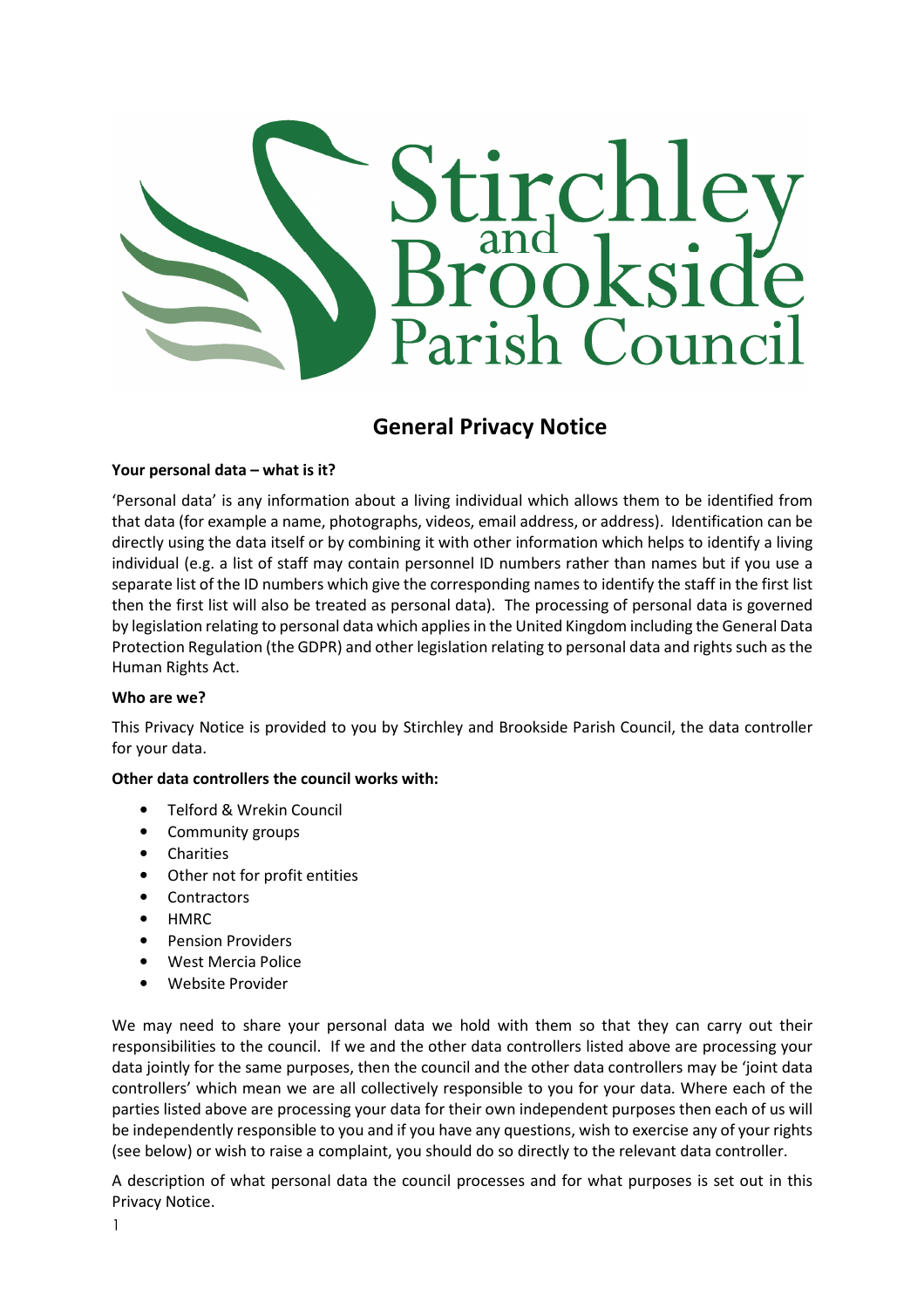The council will process some or all of the following personal data where necessary to perform its tasks:

- Names, titles, and aliases, photographs;
- Contact details such as telephone numbers, addresses, and email addresses;
- Where they are relevant to the services provided by a council, or where you provide them to us, we may process information such as gender, age, marital status, nationality, education/work history, academic/professional qualifications, hobbies, family composition, and dependants;
- Where you pay for activities such as use of a council hall, financial identifiers such as bank account numbers, payment card numbers, payment/transaction identifiers, policy numbers, and claim numbers;
- The personal data we process may include sensitive or other special categories of personal data such as criminal convictions, racial or ethnic origin, mental and physical health, details of injuries, medication/treatment received, political beliefs, trade union affiliation, genetic data, biometric data, data concerning and sexual life or orientation.

#### How we use sensitive personal data

- We may process sensitive personal data including, as appropriate:
	- o information about your physical or mental health or condition in order to monitor sick leave and take decisions on your fitness for work;
	- o your racial or ethnic origin or religious or similar information in order to monitor compliance with equal opportunities legislation;
	- o in order to comply with legal requirements and obligations to third parties.
- These types of data are described in the GDPR as 'Special categories of data' and require higher levels of protection. We need to have further justification for collecting, storing and using this type of personal data.
- We may process special categories of personal data in the following circumstances:
	- o In limited circumstances, with your explicit written consent.
	- o Where we need to carry out our legal obligations.
	- o Where it is needed in the public interest.
- Less commonly, we may process this type of personal data where it is needed in relation to legal claims or where it is needed to protect your interests (or someone else's interests) and you are not capable of giving your consent, or where you have already made the information public.

#### Do we need your consent to process your sensitive personal data?

• In limited circumstances, we may approach you for your written consent to allow us to process certain sensitive personal data. If we do so, we will provide you with full details of the personal data that we would like and the reason we need it, so that you can carefully consider whether you wish to consent.

# The council will comply with data protection law. This says that the personal data we hold about you must be:

- Used lawfully, fairly and in a transparent way.
- Collected only for valid purposes that we have clearly explained to you and not used in any way that is incompatible with those purposes.
- Relevant to the purposes we have told you about and limited only to those purposes.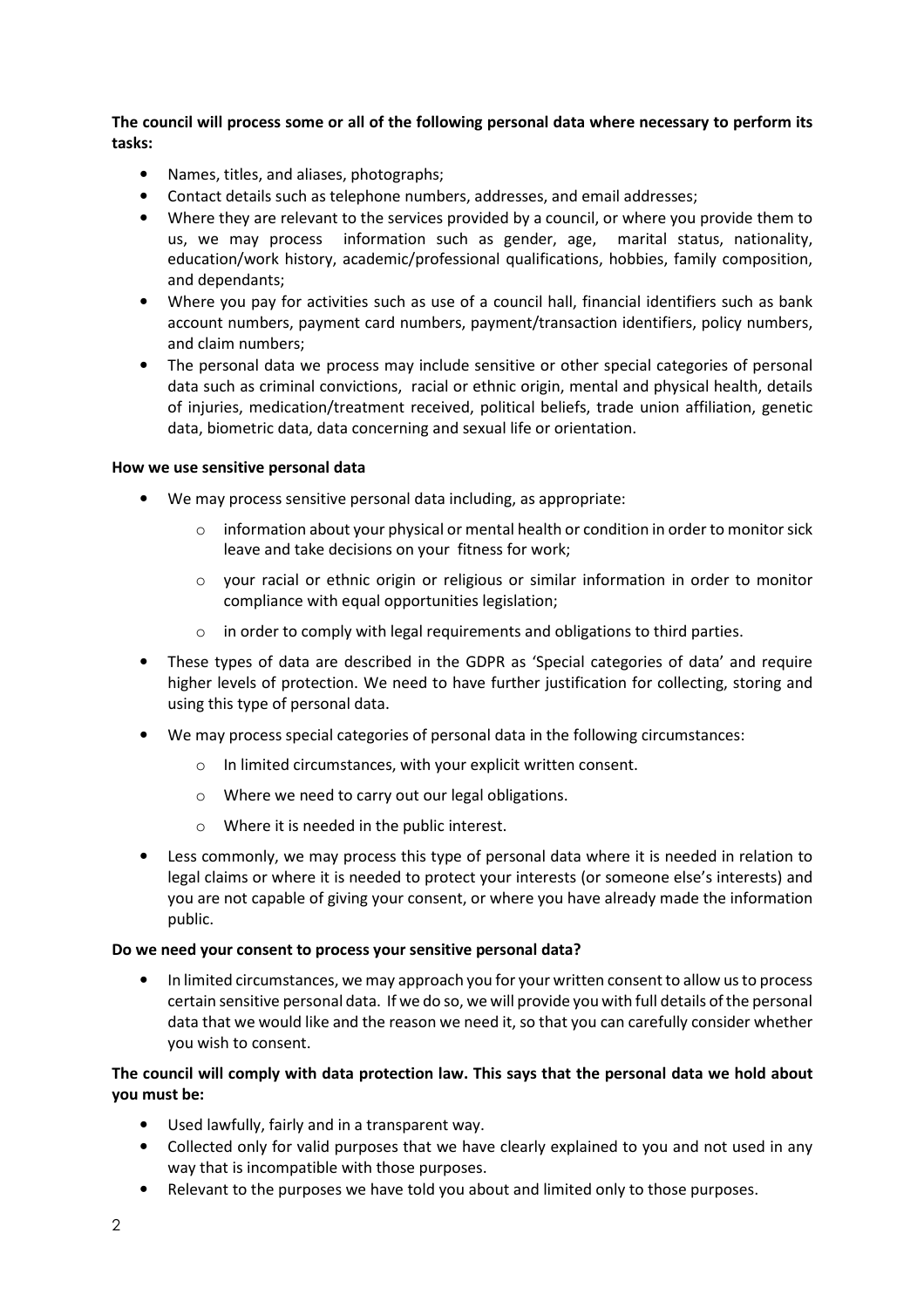- Accurate and kept up to date.
- Kept only as long as necessary for the purposes we have told you about.
- Kept and destroyed securely including ensuring that appropriate technical and security measures are in place to protect your personal data to protect personal data from loss, misuse, unauthorised access and disclosure.

#### We use your personal data for some or all of the following purposes:

- To deliver public services including to understand your needs to provide the services that you request and to understand what we can do for you and inform you of other relevant services;
- To confirm your identity to provide some services;
- To contact you by post, email, telephone or using social media (e.g., Facebook, Twitter, WhatsApp);
- To help us to build up a picture of how we are performing;
- To prevent and detect fraud and corruption in the use of public funds and where necessary for the law enforcement functions;
- To enable us to meet all legal and statutory obligations and powers including any delegated functions;
- To carry out comprehensive safeguarding procedures (including due diligence and complaints handling) in accordance with best safeguarding practice from time to time with the aim of ensuring that all children and adults-at-risk are provided with safe environments and generally as necessary to protect individuals from harm or injury;
- To promote the interests of the council;
- To maintain our own accounts and records;
- To seek your views, opinions or comments;
- To notify you of changes to our facilities, services, events and staff, councillors and other role holders;
- To send you communications which you have requested and that may be of interest to you. These may include information about campaigns, appeals, other new projects or initiatives;
- To process relevant financial transactions including grants and payments for goods and services supplied to the council
- To allow the statistical analysis of data so we can plan the provision of services.

Our processing may also include the use of CCTV systems for the prevention and prosecution of crime.

# What is the legal basis for processing your personal data?

The council is a public authority and has certain powers and obligations. Most of your personal data is processed for compliance with a legal obligation which includes the discharge of the council's statutory functions and powers. Sometimes when exercising these powers or duties it is necessary to process personal data of residents or people using the council's services. We will always take into account your interests and rights. This Privacy Notice sets out your rights and the council's obligations to you.

We may process personal data if it is necessary for the performance of a contract with you, or to take steps to enter into a contract. An example of this would be processing your data in connection with the use of sports facilities, or the acceptance of an allotment garden tenancy

Sometimes the use of your personal data requires your consent. We will first obtain your consent to that use.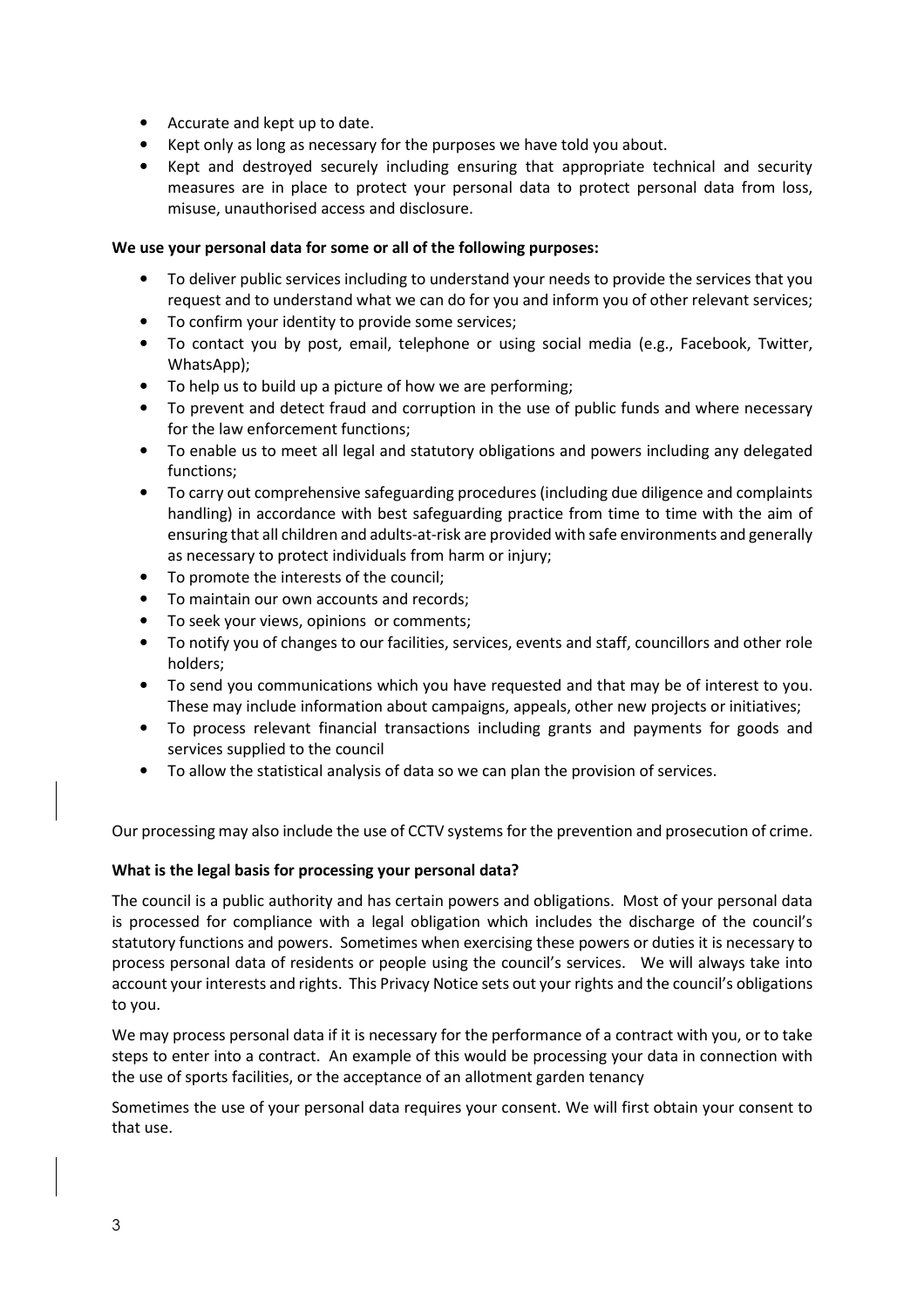# Sharing your personal data

This section provides information about the third parties with whom the council may share your personal data. These third parties have an obligation to put in place appropriate security measures and will be responsible to you directly for the manner in which they process and protect your personal data. It is likely that we will need to share your data with some or all of the following (but only where necessary):

- The data controllers listed above under the heading "Other data controllers the council works with";
- Our agents, suppliers and contractors. For example, we may ask a commercial provider to publish or distribute newsletters on our behalf, or to maintain our database software;
- On occasion, other local authorities or not for profit bodies with which we are carrying out joint ventures e.g. in relation to facilities or events for the community.

# How long do we keep your personal data?

We will keep some records permanently if we are legally required to do so. We may keep some other records for an extended period of time. For example, it is currently best practice to keep financial records for a minimum period of 8 years to support HMRC audits or provide tax information. We may have legal obligations to retain some data in connection with our statutory obligations as a public authority. The council is permitted to retain data in order to defend or pursue claims. In some cases the law imposes a time limit for such claims (for example 3 years for personal injury claims or 6 years for contract claims). We will retain some personal data for this purpose as long as we believe it is necessary to be able to defend or pursue a claim. In general, we will endeavour to keep data only for as long as we need it. This means that we will delete it when it is no longer needed.

A copy of our records retention policy is available on our website, or can be requested from the Parish Office.

# Your rights and your personal data

You have the following rights with respect to your personal data:

When exercising any of the rights listed below, in order to process your request, we may need to verify your identity for your security. In such cases we will need you to respond with proof of your identity before you can exercise these rights.

# 1) The right to access personal data we hold on you

- At any point you can contact us to request the personal data we hold on you as well as why we have that personal data, who has access to the personal data and where we obtained the personal data from. Once we have received your request we will respond within one month.
- There are no fees or charges for the first request but additional requests for the same personal data or requests which are manifestly unfounded or excessive may be subject to an administrative fee.

# 2) The right to correct and update the personal data we hold on you

• If the data we hold on you is out of date, incomplete or incorrect, you can inform us and your data will be updated.

# 3) The right to have your personal data erased

• If you feel that we should no longer be using your personal data or that we are unlawfully using your personal data, you can request that we erase the personal data we hold.